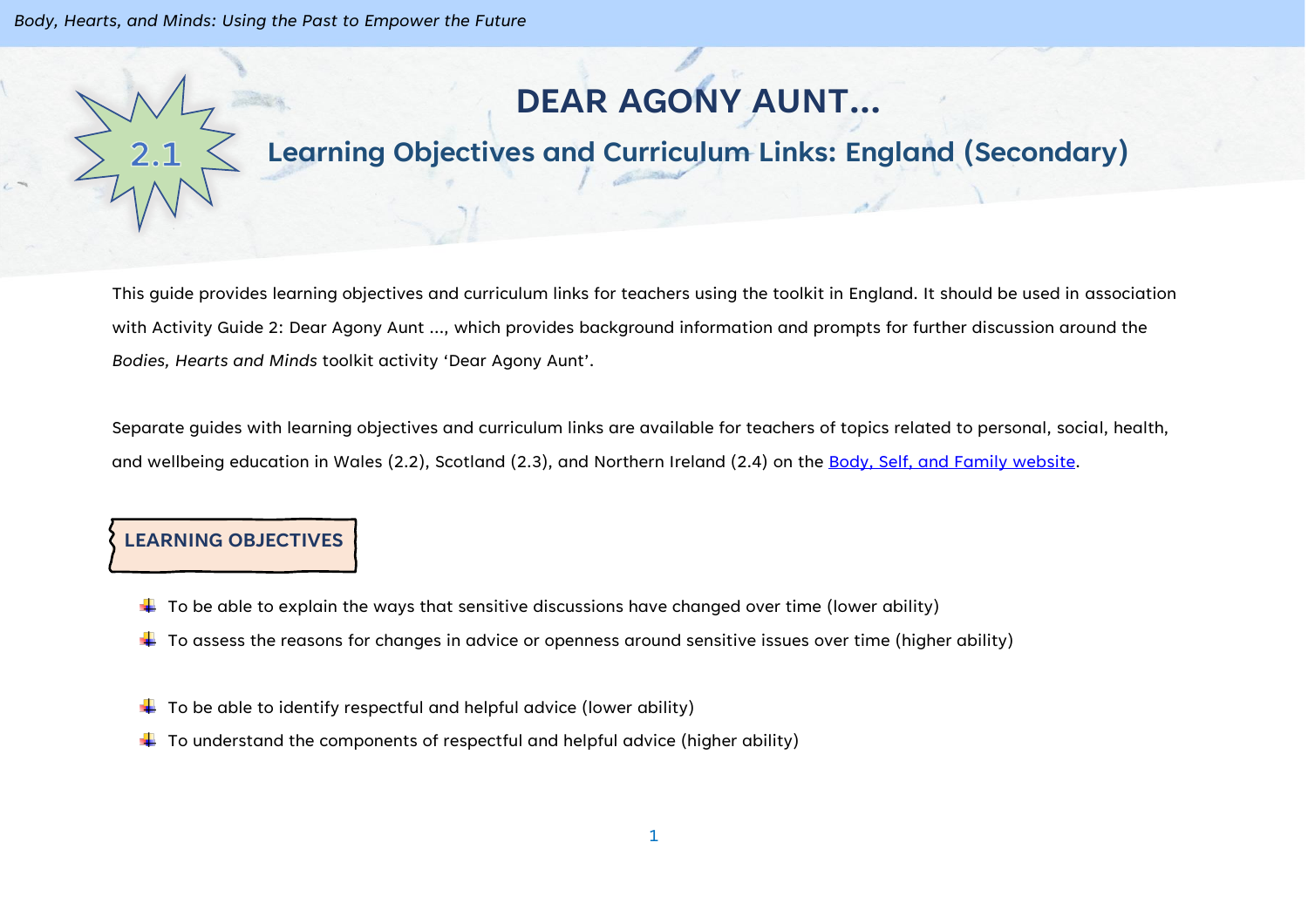- $\downarrow$  To understand where to get further advice on health and wellbeing (lower ability)
- $\ddotplus$  To assess the reliability of different types of advice on health and wellbeing (higher ability)

#### **HOW DOES THIS ACTIVITY LINK TO THE CURRICULUM?**

#### **Relationships and sex education (RSE) and health education (England): Relationships and sex**

| The content under each heading specifies what pupils should know: |  |  |
|-------------------------------------------------------------------|--|--|
|-------------------------------------------------------------------|--|--|

| <b>Families</b>                                                          | <b>Respectful relationships,</b><br>including friendships                                                                                                                                                                                                                                                                                                                        | <b>Online and media</b>                                                                                                                                           | Intimate and sexual<br>relationships, including sexual<br><b>health</b>                                                                                                                                                              |
|--------------------------------------------------------------------------|----------------------------------------------------------------------------------------------------------------------------------------------------------------------------------------------------------------------------------------------------------------------------------------------------------------------------------------------------------------------------------|-------------------------------------------------------------------------------------------------------------------------------------------------------------------|--------------------------------------------------------------------------------------------------------------------------------------------------------------------------------------------------------------------------------------|
| That there are different types<br>of committed, stable<br>relationships. | The characteristics of positive<br>and healthy friendships, in all<br>contexts including online, such<br>as:<br>trust, respect, honesty,<br>$\bullet$<br>kindness, generosity,<br>boundaries, privacy,<br>consent and the<br>management of conflict<br>reconciliation and ending<br>$\bullet$<br>relationships, this includes<br>different (non-sexual)<br>types of relationship | Their rights, responsibilities<br>and opportunities online,<br>including that the same<br>expectations of behaviour<br>apply in all contexts, including<br>online | How to recognise the<br>characteristics and positive<br>aspects of healthy one-to-one<br>intimate relationships, which<br>include mutual respect,<br>consent, loyalty, trust, shared<br>interests and outlook, sex and<br>friendship |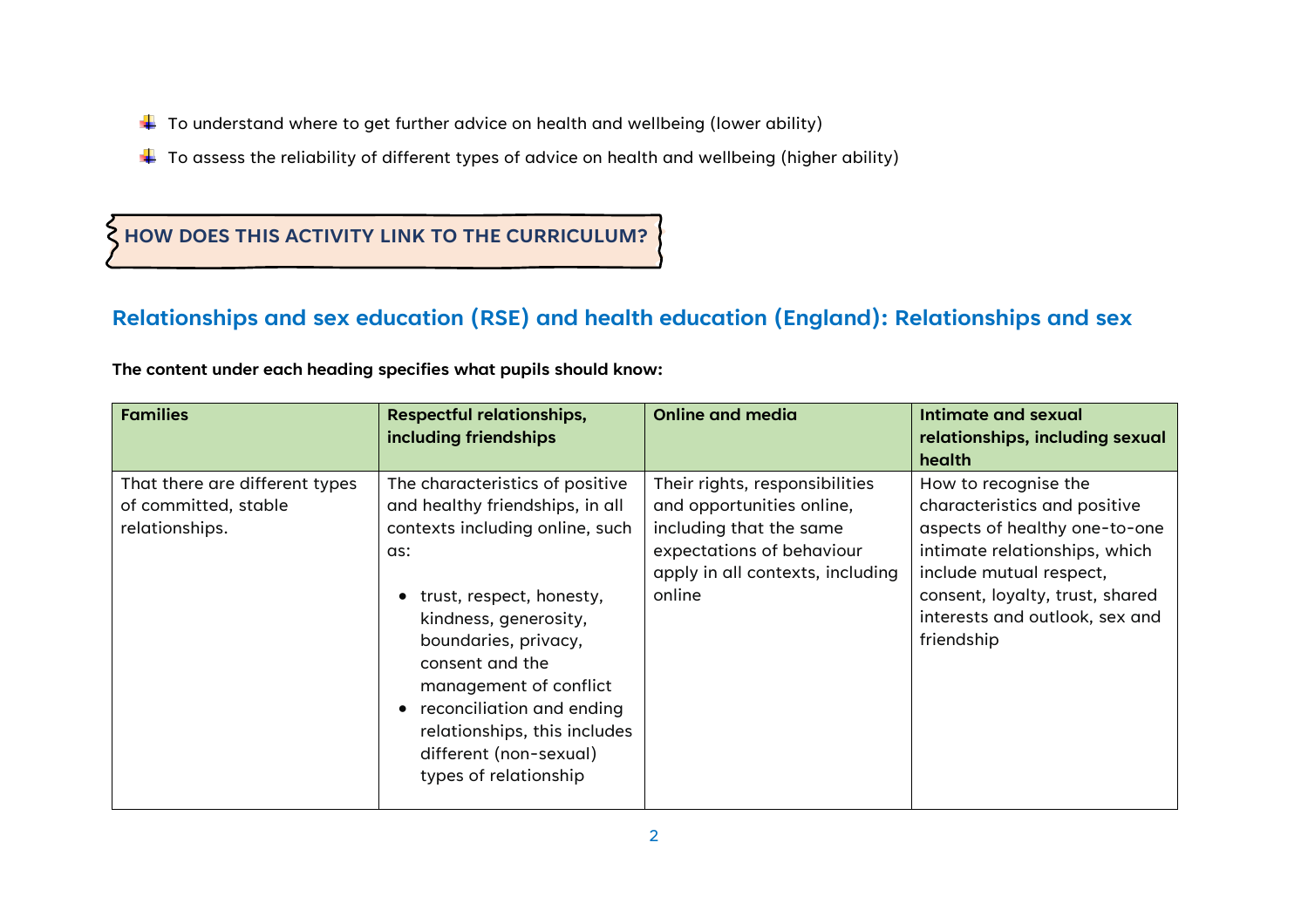| How to determine whether<br>other children, adults or<br>sources of information are<br>trustworthy, judge when a<br>family, friend, intimate or<br>other relationship is unsafe<br>(and to recognise this in<br>others' relationships), how to<br>seek help or advice, including<br>reporting concerns about<br>others, if needed | Practical steps they can take<br>in a range of different contexts<br>to improve or support<br>respectful relationships                                                                                                                                         | That all aspects of health can<br>be affected by choices they<br>make in sex and relationships,<br>positively or negatively, for<br>example physical, emotional,<br>mental, sexual and<br>reproductive health and<br>wellbeing |
|-----------------------------------------------------------------------------------------------------------------------------------------------------------------------------------------------------------------------------------------------------------------------------------------------------------------------------------|----------------------------------------------------------------------------------------------------------------------------------------------------------------------------------------------------------------------------------------------------------------|--------------------------------------------------------------------------------------------------------------------------------------------------------------------------------------------------------------------------------|
|                                                                                                                                                                                                                                                                                                                                   | How stereotypes, in particular<br>stereotypes based on sex,<br>gender, race, religion, sexual<br>orientation or disability, can<br>cause damage (for example,<br>how they might normalise<br>non-consensual behaviour or<br>encourage prejudice)               | How to get further advice,<br>including how and where to<br>access confidential sexual and<br>reproductive health advice<br>and treatment                                                                                      |
|                                                                                                                                                                                                                                                                                                                                   | That in school and in wider<br>society they can expect to be<br>treated with respect by others,<br>and that in turn they should<br>show due respect to others,<br>including people in positions of<br>authority and due tolerance of<br>other people's beliefs |                                                                                                                                                                                                                                |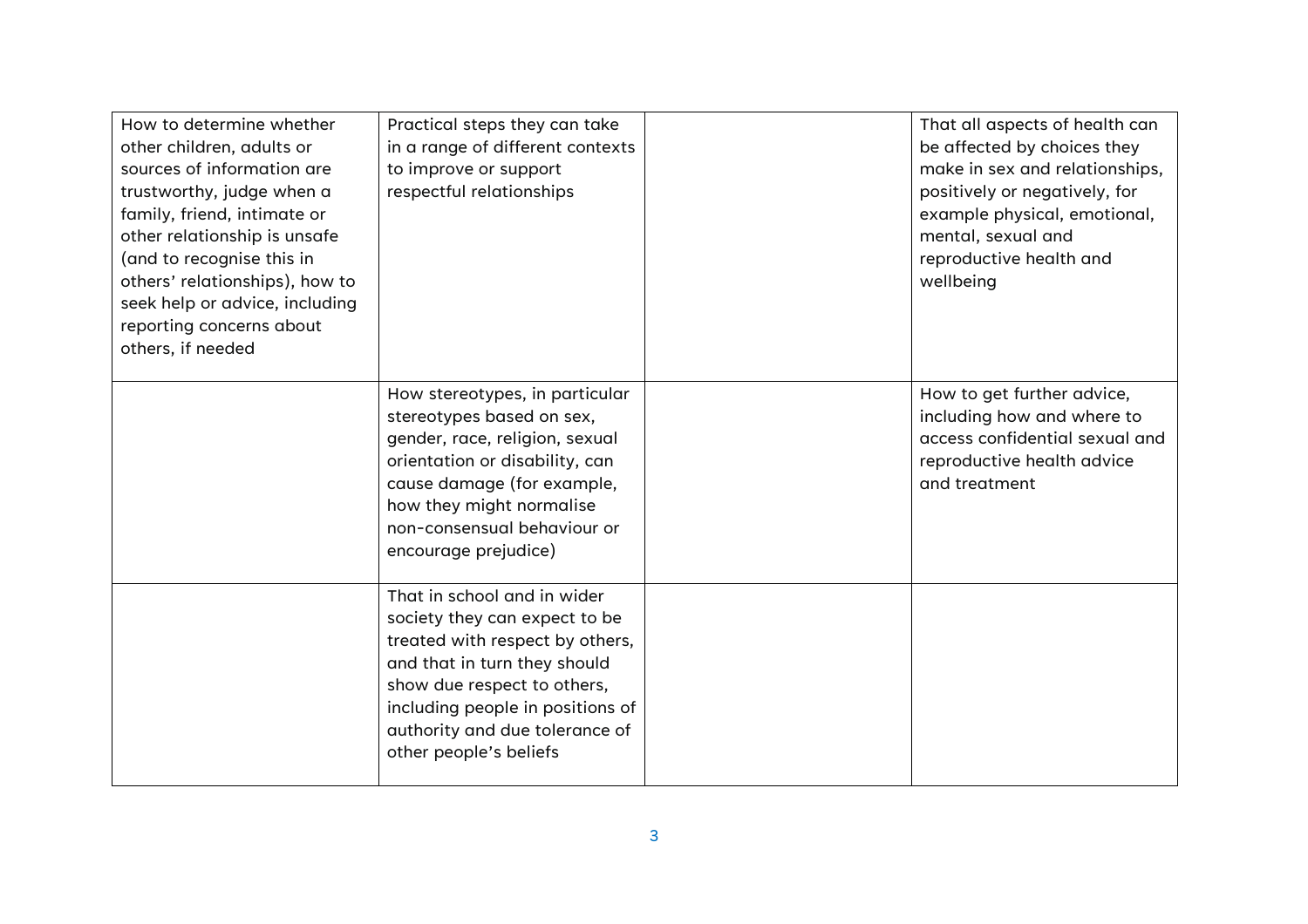| help | About different types of<br>bullying (including<br>cyberbullying), the impact of<br>bullying, responsibilities of<br>bystanders to report bullying<br>and how and where to get |  |
|------|--------------------------------------------------------------------------------------------------------------------------------------------------------------------------------|--|
|------|--------------------------------------------------------------------------------------------------------------------------------------------------------------------------------|--|

### **Relationships and sex education (RSE) and health education (England): Physical health and mental wellbeing**

**The content under each heading specifies what pupils should know:**

| <b>Mental wellbeing</b>                                                                         | Internet safety and harms                                                                                                                                                                                                                           | <b>Changing adolescent body</b>                                                  |
|-------------------------------------------------------------------------------------------------|-----------------------------------------------------------------------------------------------------------------------------------------------------------------------------------------------------------------------------------------------------|----------------------------------------------------------------------------------|
| How to talk about their emotions<br>accurately and sensitively, using<br>appropriate vocabulary | The similarities and differences between<br>the online world and the physical world,<br>including: the impact of unhealthy or<br>obsessive comparison with others online<br>(including through setting unrealistic<br>expectations for body image). | Key facts about puberty, the changing<br>adolescent body and menstrual wellbeing |
| How to recognise the early signs of<br>mental wellbeing concerns                                |                                                                                                                                                                                                                                                     |                                                                                  |
| Common types of mental ill health (e.g.<br>anxiety and depression)                              |                                                                                                                                                                                                                                                     |                                                                                  |